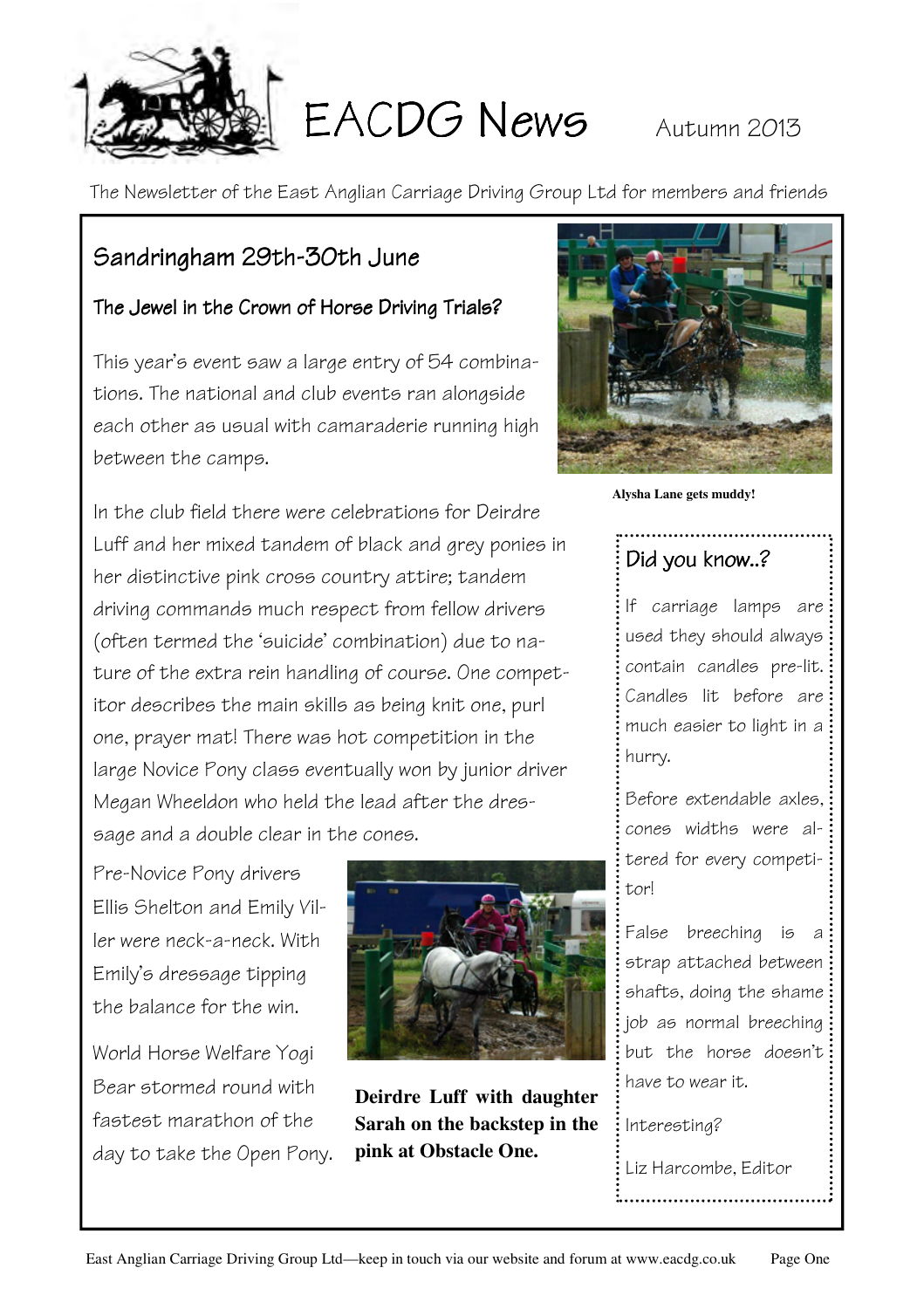#### Blandings 31st August-1st September

Thanks to Louise Andreasen for another Blandings weekend with superb arenas and organisation as ever.

Many turnouts were practising for the BC National Championships giving a different line up. As always new faces were very welcome and hopefully felt supported by club members.

Sara Simmons from Sussex produced a stunning test of 27 penalties to give her a good run before leaving for Duerne with other British team members. Local farrier Alan Clarke and his beautifully matched pair of bay Welsh ponies achieved the lowest score of the event to take the pony pairs class. Kent farrier Ben Edmed in the pony tandem led all three phases. This lovely venue saw warm weather and long evenings and the usual relaxed and supportive atmosphere of the East Anglian Club team.

#### Ashfields Club Championships

### 21st-22nd September

The final event of the EACDG calendar was as exciting as ever with a competitive streak running throughout. Great to see Wendy Embleton competing with a different horse and but for three cones would have taken the championship though all credit to David Taylor for his win. Amy Last and Cardi's retirement swansong was a good one with a top score in the Open Pony. Not bad for a pony she and Bernie were advised could never be driven!

Emily and Ellis shared the two top spots in the Pre-Novice Pony with Emily succeeding this time. Interesting to see growing classes of multiples at the club and putting up some great scores.

The ground held up well despite wet weather and a pounding from the National Championships the week before. All credit as ever to Wilf and Zoe for putting together two events in quick succession.



**Alison Tyas and the veteran Red enters the Blandings dressage arena with Ruth White on the back..no doubt smiling!** 



**Chris Patrick, winner of 2013 points league for Novice Horse.** 



**Sue Hargreaves and her new pair of Arab x Friesian horses.** 



**Jane Carter, Lorna Ingram and Sue Hargreaves sharing the moment!** 

**Below, Janet and Derek Seaman with Jack.** 

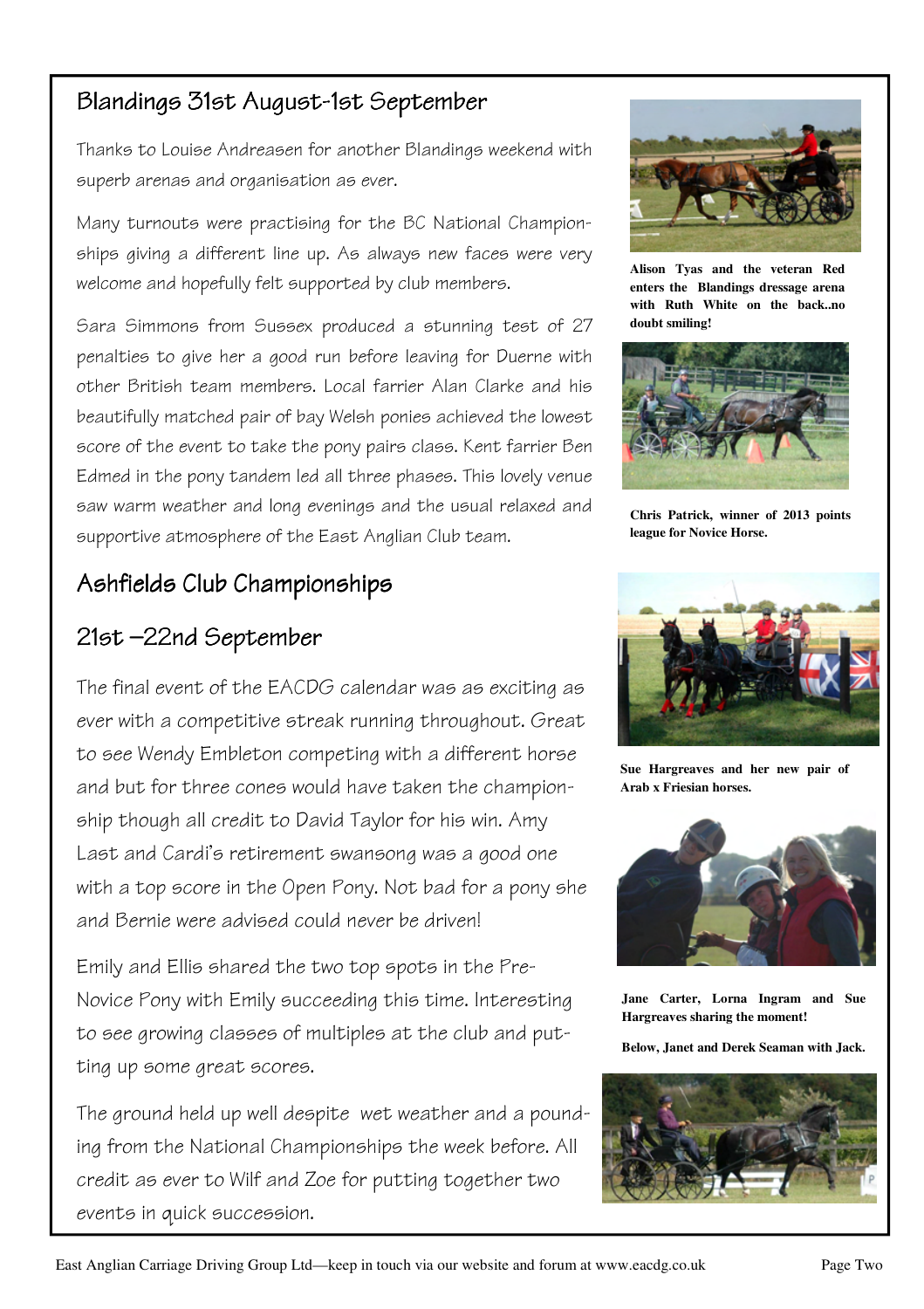# EACDG Ltd - Notice of AGM

New date! Sunday, 8th December, 6pm for 6:30

At Ashfields Carriage Driving Centre in the clubhouse

Open to all members and helpers - join us for a free meal!

Please contact Zoe Morgan to let her know you are coming and would like a meal 07770 944868. Apologies to the Secretary, below.

Championship and Points League Awards and a Quiz follow the Annual General Meeting—find out next year's programme and meet your new committee.

If you won a trophy last year , please get it engraved with your name and return it to a committee member before the AGM!

Fiona Powell, EACDG Secretary – 01473 735732

|            | Pony              | Horse                                 |
|------------|-------------------|---------------------------------------|
| Pre Novice | Emily Viller      | Carolyn Parkin                        |
| Novice     | Grace Smith       | Chris Patrick                         |
| Open       | Liz Harcombe      | Goldie Francis/<br>Stephanie Richards |
| Tandem     | Fiona Powell      | David Taylor                          |
| Pair       | Alan Clarke       | Chris Smith                           |
| Small pony | Linda Hill        |                                       |
| Team       | Helen Cruickshank |                                       |

# 2013 Points League Winners